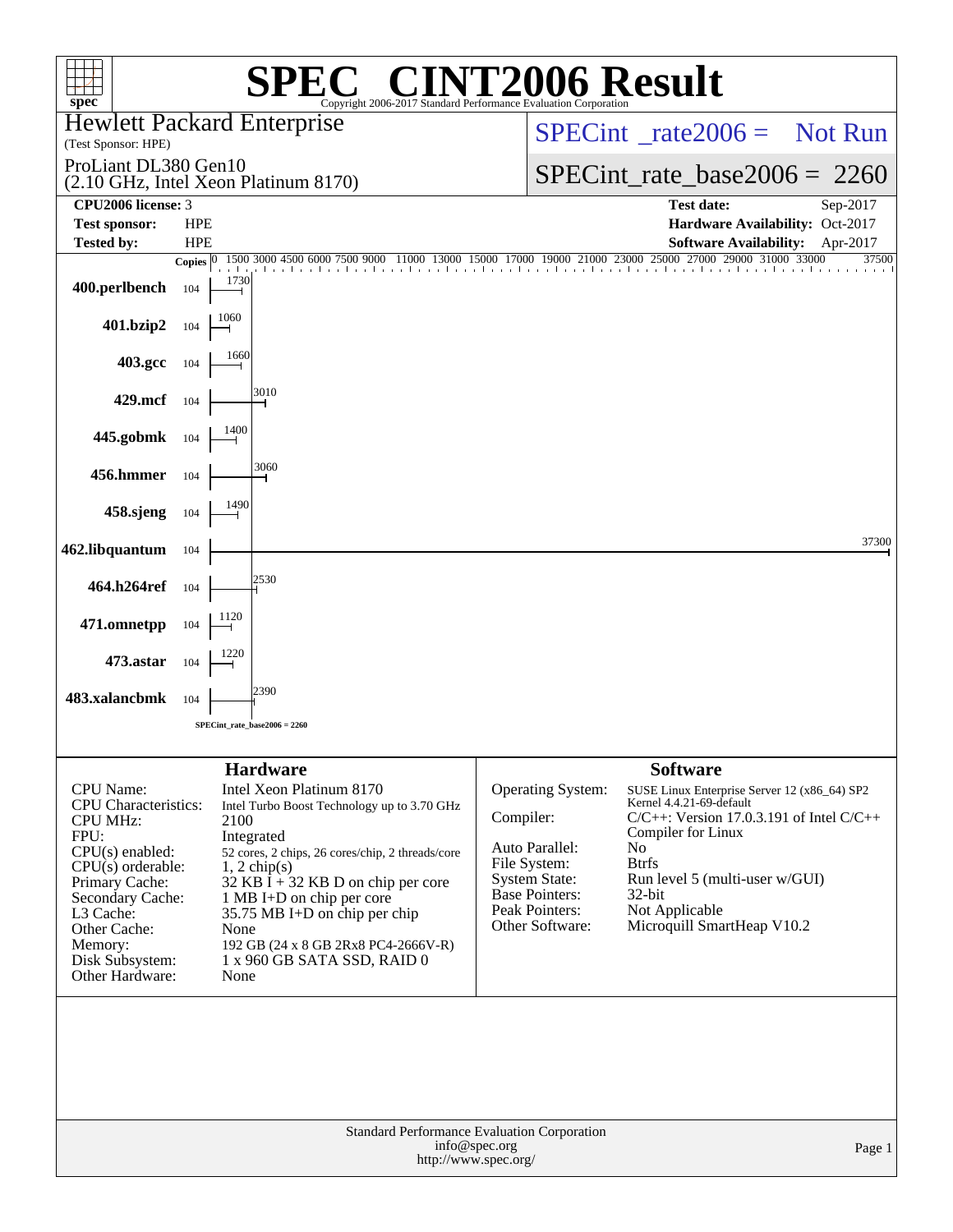

# **[SPEC CINT2006 Result](http://www.spec.org/auto/cpu2006/Docs/result-fields.html#SPECCINT2006Result)**

Hewlett Packard Enterprise

(Test Sponsor: HPE)

ProLiant DL380 Gen10

(2.10 GHz, Intel Xeon Platinum 8170)

 $SPECTnt_rate2006 = Not Run$ 

### [SPECint\\_rate\\_base2006 =](http://www.spec.org/auto/cpu2006/Docs/result-fields.html#SPECintratebase2006) 2260

**[CPU2006 license:](http://www.spec.org/auto/cpu2006/Docs/result-fields.html#CPU2006license)** 3 **[Test date:](http://www.spec.org/auto/cpu2006/Docs/result-fields.html#Testdate)** Sep-2017 **[Test sponsor:](http://www.spec.org/auto/cpu2006/Docs/result-fields.html#Testsponsor)** HPE **[Hardware Availability:](http://www.spec.org/auto/cpu2006/Docs/result-fields.html#HardwareAvailability)** Oct-2017 **[Tested by:](http://www.spec.org/auto/cpu2006/Docs/result-fields.html#Testedby)** HPE **[Software Availability:](http://www.spec.org/auto/cpu2006/Docs/result-fields.html#SoftwareAvailability)** Apr-2017

### **[Results Table](http://www.spec.org/auto/cpu2006/Docs/result-fields.html#ResultsTable)**

|                                                                                                          | <b>Base</b>   |                |       |                |       |                | <b>Peak</b>       |               |                |              |                |              |                |              |
|----------------------------------------------------------------------------------------------------------|---------------|----------------|-------|----------------|-------|----------------|-------------------|---------------|----------------|--------------|----------------|--------------|----------------|--------------|
| <b>Benchmark</b>                                                                                         | <b>Copies</b> | <b>Seconds</b> | Ratio | <b>Seconds</b> | Ratio | <b>Seconds</b> | Ratio             | <b>Copies</b> | <b>Seconds</b> | <b>Ratio</b> | <b>Seconds</b> | <b>Ratio</b> | <b>Seconds</b> | <b>Ratio</b> |
| 400.perlbench                                                                                            | 104           | 587            | 1730  | 587            | 1730  | 587            | 1730              |               |                |              |                |              |                |              |
| 401.bzip2                                                                                                | 104           | 951            | 1060  | 948            | 1060  | 948            | 1060              |               |                |              |                |              |                |              |
| $403.\mathrm{gcc}$                                                                                       | 104           | 503            | 1670  | 504            | 1660  | 504            | 1660              |               |                |              |                |              |                |              |
| $429$ .mcf                                                                                               | 104           | 314            | 3020  | 316            | 3000  | 315            | 3010              |               |                |              |                |              |                |              |
| $445$ .gobm $k$                                                                                          | 104           | 778            | 1400  | 781            | 1400  | 781            | 1400              |               |                |              |                |              |                |              |
| 456.hmmer                                                                                                | 104           | 317            | 3070  | 318            | 3050  | 317            | 3060              |               |                |              |                |              |                |              |
| $458$ .sjeng                                                                                             | 104           | 843            | 1490  | 842            | 1490  | 843            | 1490 <sub>l</sub> |               |                |              |                |              |                |              |
| 462.libquantum                                                                                           | 104           | 57.7           | 37300 | 57.8           | 37300 | 57.8           | 37300             |               |                |              |                |              |                |              |
| 464.h264ref                                                                                              | 104           | 913            | 2520  | 910            | 2530  | 910            | 2530              |               |                |              |                |              |                |              |
| 471.omnetpp                                                                                              | 104           | 578            | 1120  | 578            | 1120  | 578            | 1120              |               |                |              |                |              |                |              |
| $473$ . astar                                                                                            | 104           | 598            | 1220  | 599            | 1220  | 598            | 1220              |               |                |              |                |              |                |              |
| 483.xalancbmk                                                                                            | 104           | 301            | 2380  | 300            | 2390  | 300            | 2390              |               |                |              |                |              |                |              |
| Results appear in the order in which they were run. Bold underlined text indicates a median measurement. |               |                |       |                |       |                |                   |               |                |              |                |              |                |              |

#### **[Submit Notes](http://www.spec.org/auto/cpu2006/Docs/result-fields.html#SubmitNotes)**

 The numactl mechanism was used to bind copies to processors. The config file option 'submit' was used to generate numactl commands to bind each copy to a specific processor. For details, please see the config file.

### **[Operating System Notes](http://www.spec.org/auto/cpu2006/Docs/result-fields.html#OperatingSystemNotes)**

 Stack size set to unlimited using "ulimit -s unlimited" Transparent Huge Pages enabled by default Filesystem page cache cleared with: shell invocation of 'sync; echo 3 > /proc/sys/vm/drop\_caches' prior to run runspec command invoked through numactl i.e.: numactl --interleave=all runspec <etc> irqbalance disabled with "service irqbalance stop" tuned profile set wtih "tuned-adm profile throughput-performance" VM Dirty ratio was set to 40 using "echo 40 > /proc/sys/vm/dirty\_ratio" Numa balancing was disabled using "echo 0 > /proc/sys/kernel/numa\_balancing"

### **[Platform Notes](http://www.spec.org/auto/cpu2006/Docs/result-fields.html#PlatformNotes)**

 BIOS Configuration: Thermal Configuration set to Maximum Cooling Memory Patrol Scrubbing set to Disabled LLC Prefetcher set to Enabled LLC Dead Line Allocation set to Disabled Workload Pofile set to General Throughput Compute Minimum Processor Idle Power Core C-State set to C1E

Continued on next page

Standard Performance Evaluation Corporation [info@spec.org](mailto:info@spec.org) <http://www.spec.org/>

Page 2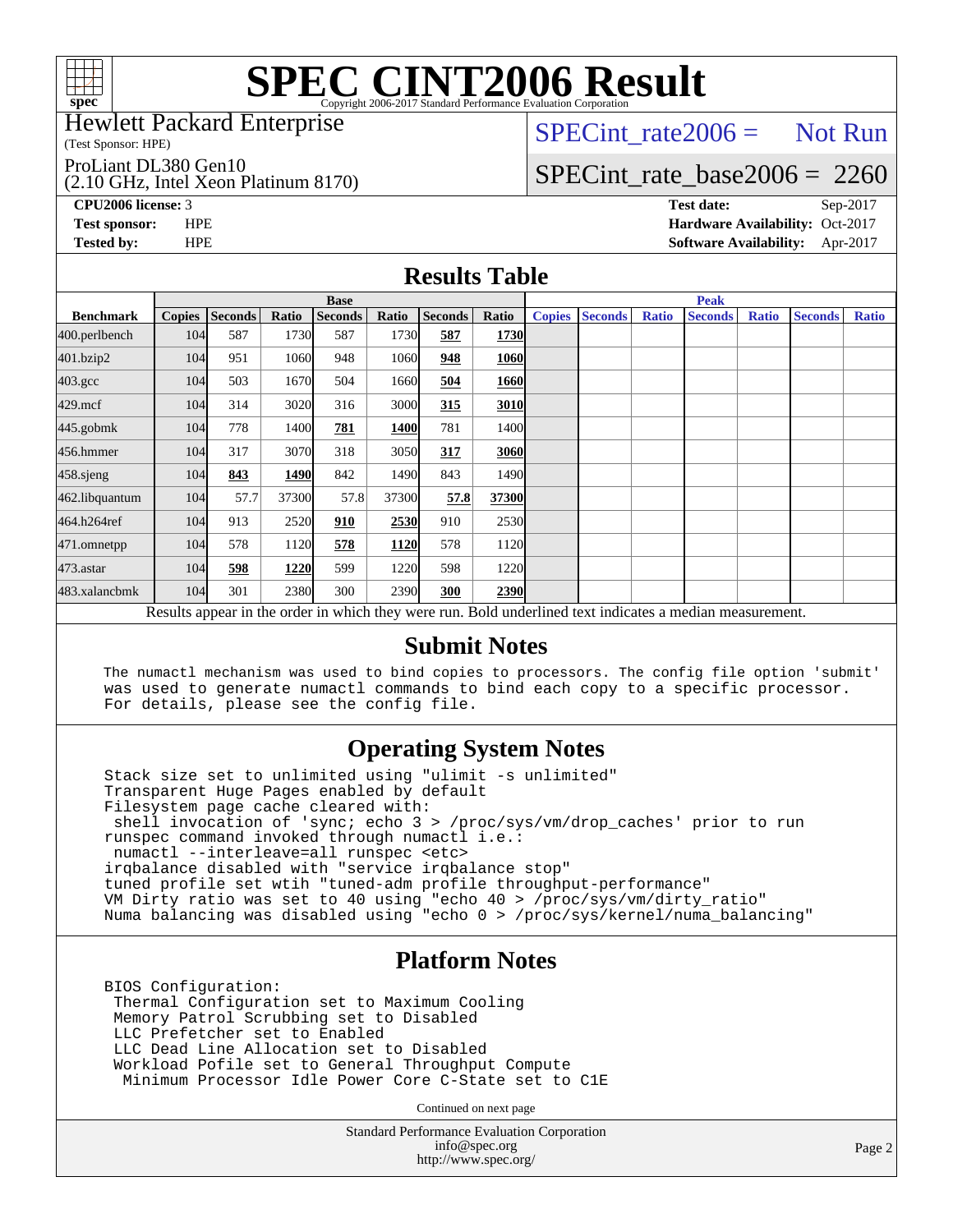

### **[SPEC CINT2006 Result](http://www.spec.org/auto/cpu2006/Docs/result-fields.html#SPECCINT2006Result)** Copyright 2006-2017 Standard Performance Evaluation Corporation

Hewlett Packard Enterprise

 $SPECint rate2006 =$  Not Run

(Test Sponsor: HPE) ProLiant DL380 Gen10

(2.10 GHz, Intel Xeon Platinum 8170)

[SPECint\\_rate\\_base2006 =](http://www.spec.org/auto/cpu2006/Docs/result-fields.html#SPECintratebase2006) 2260

**[CPU2006 license:](http://www.spec.org/auto/cpu2006/Docs/result-fields.html#CPU2006license)** 3 **[Test date:](http://www.spec.org/auto/cpu2006/Docs/result-fields.html#Testdate)** Sep-2017 **[Test sponsor:](http://www.spec.org/auto/cpu2006/Docs/result-fields.html#Testsponsor)** HPE **[Hardware Availability:](http://www.spec.org/auto/cpu2006/Docs/result-fields.html#HardwareAvailability)** Oct-2017 **[Tested by:](http://www.spec.org/auto/cpu2006/Docs/result-fields.html#Testedby)** HPE **[Software Availability:](http://www.spec.org/auto/cpu2006/Docs/result-fields.html#SoftwareAvailability)** Apr-2017

#### **[Platform Notes \(Continued\)](http://www.spec.org/auto/cpu2006/Docs/result-fields.html#PlatformNotes)**

Standard Performance Evaluation Corporation [info@spec.org](mailto:info@spec.org) Page 3 Sysinfo program /cpu2006/config/sysinfo.rev6993 Revision 6993 of 2015-11-06 (b5e8d4b4eb51ed28d7f98696cbe290c1) running on dl380-sys2-sles Sat Sep 30 12:15:06 2017 This section contains SUT (System Under Test) info as seen by some common utilities. To remove or add to this section, see: <http://www.spec.org/cpu2006/Docs/config.html#sysinfo> From /proc/cpuinfo model name : Intel(R) Xeon(R) Platinum 8170 CPU @ 2.10GHz 2 "physical id"s (chips) 104 "processors" cores, siblings (Caution: counting these is hw and system dependent. The following excerpts from /proc/cpuinfo might not be reliable. Use with caution.) cpu cores : 26 siblings : 52 physical 0: cores 0 1 2 3 8 9 10 11 12 13 16 17 18 19 20 21 22 24 25 26 27 28 29 physical 1: cores 0 1 2 3 8 9 10 11 12 13 16 17 18 19 20 21 22 24 25 26 27 28 29 cache size : 36608 KB From /proc/meminfo MemTotal: 197544136 kB HugePages\_Total: 0 Hugepagesize: 2048 kB /usr/bin/lsb\_release -d SUSE Linux Enterprise Server 12 SP2 From /etc/\*release\* /etc/\*version\* SuSE-release: SUSE Linux Enterprise Server 12 (x86\_64) VERSION = 12 PATCHLEVEL = 2 # This file is deprecated and will be removed in a future service pack or release. # Please check /etc/os-release for details about this release. os-release: NAME="SLES" VERSION="12-SP2" VERSION\_ID="12.2" PRETTY NAME="SUSE Linux Enterprise Server 12 SP2" ID="sles" ANSI\_COLOR="0;32" CPE\_NAME="cpe:/o:suse:sles:12:sp2" uname -a: Linux dl380-sys2-sles 4.4.21-69-default #1 SMP Tue Oct 25 10:58:20 UTC 2016 (9464f67) x86\_64 x86\_64 x86\_64 GNU/Linux Continued on next page

<http://www.spec.org/>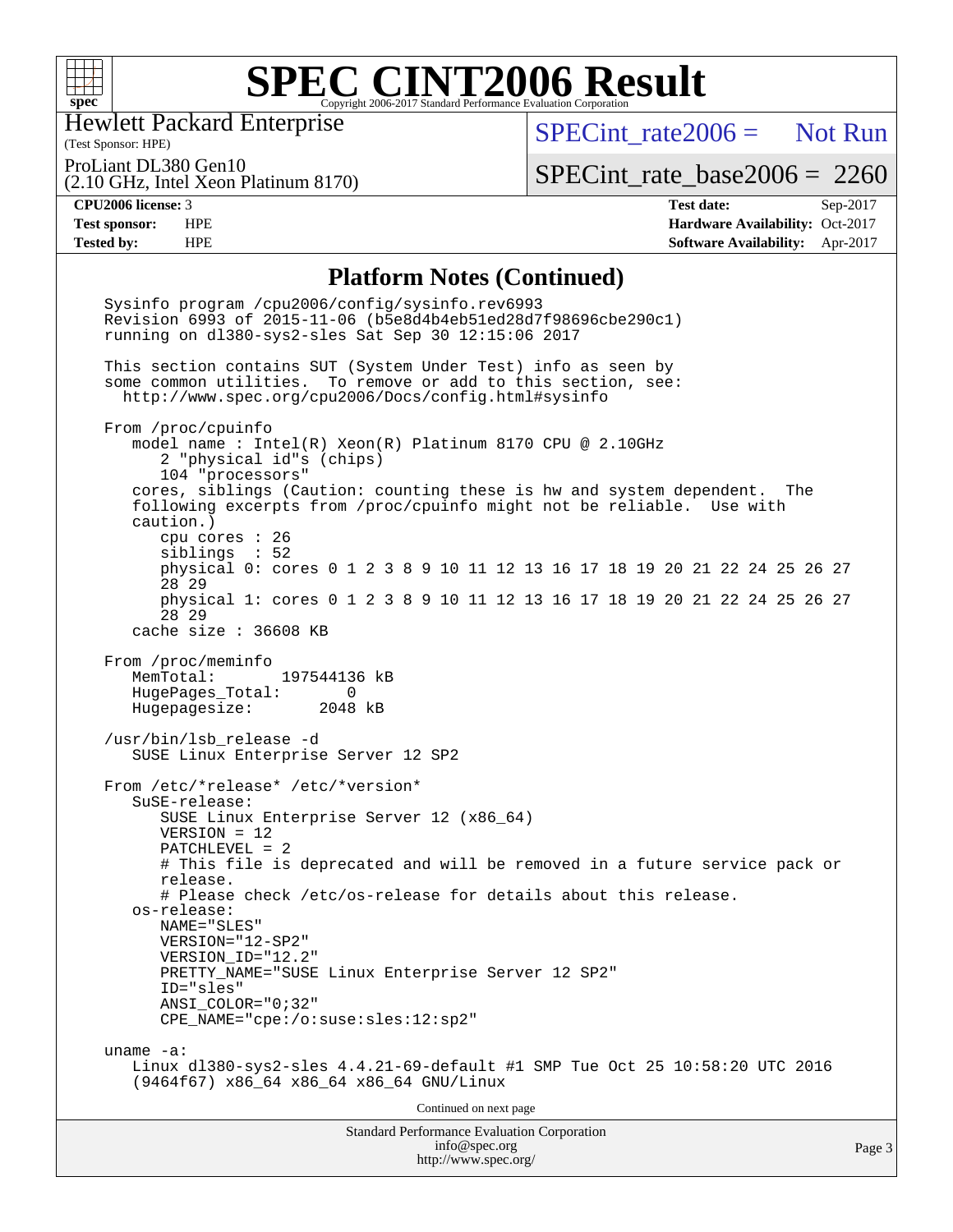

# **[SPEC CINT2006 Result](http://www.spec.org/auto/cpu2006/Docs/result-fields.html#SPECCINT2006Result)**

(Test Sponsor: HPE) Hewlett Packard Enterprise

(2.10 GHz, Intel Xeon Platinum 8170)

 $SPECint rate2006 =$  Not Run

ProLiant DL380 Gen10

[SPECint\\_rate\\_base2006 =](http://www.spec.org/auto/cpu2006/Docs/result-fields.html#SPECintratebase2006) 2260

**[CPU2006 license:](http://www.spec.org/auto/cpu2006/Docs/result-fields.html#CPU2006license)** 3 **[Test date:](http://www.spec.org/auto/cpu2006/Docs/result-fields.html#Testdate)** Sep-2017 **[Test sponsor:](http://www.spec.org/auto/cpu2006/Docs/result-fields.html#Testsponsor)** HPE **[Hardware Availability:](http://www.spec.org/auto/cpu2006/Docs/result-fields.html#HardwareAvailability)** Oct-2017 **[Tested by:](http://www.spec.org/auto/cpu2006/Docs/result-fields.html#Testedby)** HPE **[Software Availability:](http://www.spec.org/auto/cpu2006/Docs/result-fields.html#SoftwareAvailability)** Apr-2017

### **[Platform Notes \(Continued\)](http://www.spec.org/auto/cpu2006/Docs/result-fields.html#PlatformNotes)**

run-level 5 Sep 29 16:13

 SPEC is set to: /cpu2006 Filesystem Type Size Used Avail Use% Mounted on<br>
/dev/sdb3 btrfs 489G 12G 476G 3% / 12G 476G 3% / Additional information from dmidecode:

 Warning: Use caution when you interpret this section. The 'dmidecode' program reads system data which is "intended to allow hardware to be accurately determined", but the intent may not be met, as there are frequent changes to hardware, firmware, and the "DMTF SMBIOS" standard.

 BIOS HPE U30 09/29/2017 Memory: 24x UNKNOWN NOT AVAILABLE 8 GB 2 rank 2666 MHz

(End of data from sysinfo program)

### **[General Notes](http://www.spec.org/auto/cpu2006/Docs/result-fields.html#GeneralNotes)**

Environment variables set by runspec before the start of the run: LD\_LIBRARY\_PATH = "/cpu2006/lib/ia32:/cpu2006/lib/intel64:/cpu2006/sh10.2"

 Binaries compiled on a system with 1x Intel Core i7-4790 CPU + 32GB RAM memory using Redhat Enterprise Linux 7.2

# **[Base Compiler Invocation](http://www.spec.org/auto/cpu2006/Docs/result-fields.html#BaseCompilerInvocation)**

[C benchmarks](http://www.spec.org/auto/cpu2006/Docs/result-fields.html#Cbenchmarks):

[icc -m32 -L/opt/intel/compilers\\_and\\_libraries\\_2017/linux/lib/ia32](http://www.spec.org/cpu2006/results/res2017q4/cpu2006-20171002-50253.flags.html#user_CCbase_intel_icc_c29f3ff5a7ed067b11e4ec10a03f03ae)

[C++ benchmarks:](http://www.spec.org/auto/cpu2006/Docs/result-fields.html#CXXbenchmarks)

[icpc -m32 -L/opt/intel/compilers\\_and\\_libraries\\_2017/linux/lib/ia32](http://www.spec.org/cpu2006/results/res2017q4/cpu2006-20171002-50253.flags.html#user_CXXbase_intel_icpc_8c35c7808b62dab9ae41a1aa06361b6b)

# **[Base Portability Flags](http://www.spec.org/auto/cpu2006/Docs/result-fields.html#BasePortabilityFlags)**

 400.perlbench: [-D\\_FILE\\_OFFSET\\_BITS=64](http://www.spec.org/cpu2006/results/res2017q4/cpu2006-20171002-50253.flags.html#user_basePORTABILITY400_perlbench_file_offset_bits_64_438cf9856305ebd76870a2c6dc2689ab) [-DSPEC\\_CPU\\_LINUX\\_IA32](http://www.spec.org/cpu2006/results/res2017q4/cpu2006-20171002-50253.flags.html#b400.perlbench_baseCPORTABILITY_DSPEC_CPU_LINUX_IA32) 401.bzip2: [-D\\_FILE\\_OFFSET\\_BITS=64](http://www.spec.org/cpu2006/results/res2017q4/cpu2006-20171002-50253.flags.html#user_basePORTABILITY401_bzip2_file_offset_bits_64_438cf9856305ebd76870a2c6dc2689ab) 403.gcc: [-D\\_FILE\\_OFFSET\\_BITS=64](http://www.spec.org/cpu2006/results/res2017q4/cpu2006-20171002-50253.flags.html#user_basePORTABILITY403_gcc_file_offset_bits_64_438cf9856305ebd76870a2c6dc2689ab) 429.mcf: [-D\\_FILE\\_OFFSET\\_BITS=64](http://www.spec.org/cpu2006/results/res2017q4/cpu2006-20171002-50253.flags.html#user_basePORTABILITY429_mcf_file_offset_bits_64_438cf9856305ebd76870a2c6dc2689ab) 445.gobmk: [-D\\_FILE\\_OFFSET\\_BITS=64](http://www.spec.org/cpu2006/results/res2017q4/cpu2006-20171002-50253.flags.html#user_basePORTABILITY445_gobmk_file_offset_bits_64_438cf9856305ebd76870a2c6dc2689ab) 456.hmmer: [-D\\_FILE\\_OFFSET\\_BITS=64](http://www.spec.org/cpu2006/results/res2017q4/cpu2006-20171002-50253.flags.html#user_basePORTABILITY456_hmmer_file_offset_bits_64_438cf9856305ebd76870a2c6dc2689ab) 458.sjeng: [-D\\_FILE\\_OFFSET\\_BITS=64](http://www.spec.org/cpu2006/results/res2017q4/cpu2006-20171002-50253.flags.html#user_basePORTABILITY458_sjeng_file_offset_bits_64_438cf9856305ebd76870a2c6dc2689ab) 462.libquantum: [-D\\_FILE\\_OFFSET\\_BITS=64](http://www.spec.org/cpu2006/results/res2017q4/cpu2006-20171002-50253.flags.html#user_basePORTABILITY462_libquantum_file_offset_bits_64_438cf9856305ebd76870a2c6dc2689ab) [-DSPEC\\_CPU\\_LINUX](http://www.spec.org/cpu2006/results/res2017q4/cpu2006-20171002-50253.flags.html#b462.libquantum_baseCPORTABILITY_DSPEC_CPU_LINUX) 464.h264ref: [-D\\_FILE\\_OFFSET\\_BITS=64](http://www.spec.org/cpu2006/results/res2017q4/cpu2006-20171002-50253.flags.html#user_basePORTABILITY464_h264ref_file_offset_bits_64_438cf9856305ebd76870a2c6dc2689ab) 471.omnetpp: [-D\\_FILE\\_OFFSET\\_BITS=64](http://www.spec.org/cpu2006/results/res2017q4/cpu2006-20171002-50253.flags.html#user_basePORTABILITY471_omnetpp_file_offset_bits_64_438cf9856305ebd76870a2c6dc2689ab)

Continued on next page

Standard Performance Evaluation Corporation [info@spec.org](mailto:info@spec.org) <http://www.spec.org/>

Page 4